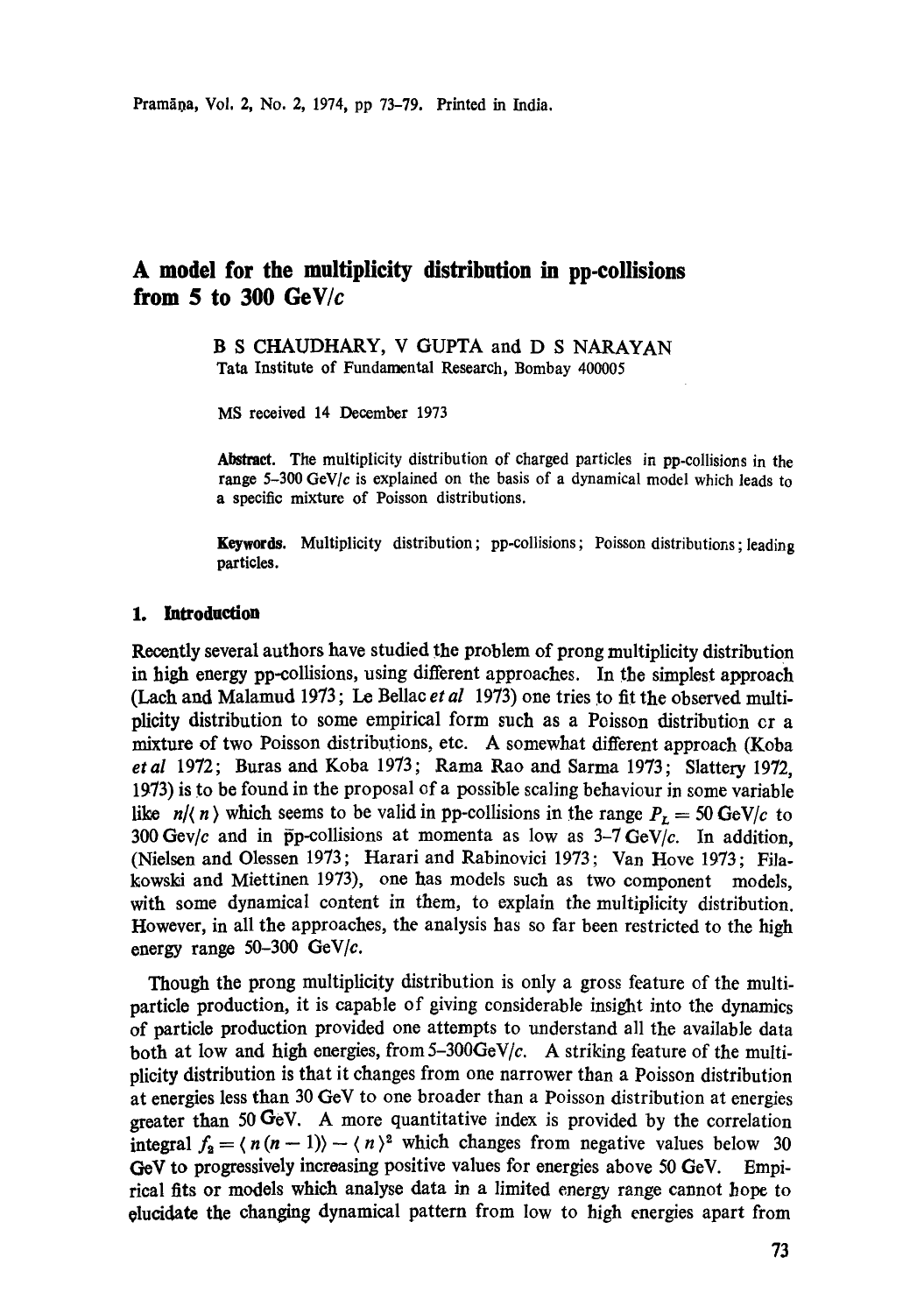the fact that the success of such fits could sometimes be fortuitous. In this paper the complex pattern of the multiplicity distribution, over the whole range 5-300 GoV, is explained by a specific mixture of Poisson distributions which is based on a well-defined dynamical model. We first present the physical picture on which our model is based and give the expressions for the probability  $P_n$  for having n charged particles, the correlation integral  $f_2$ , etc. Calculations based on the model are then presented for different parametrizations.

## **2. The model**

We assume that the incident protons after collisions emerge as some excited objects which retain their incident charges. These objects may be baryon isobars or some other massive objects, possibly with a continuous distribution of mass. What we call as leading particles (charged) are supposed to arise in the decay of these two excited objects. At low energies the leading particles may be 2 but their number would increase progressively with energy. At any given energy the number of leading particles would have a variation between 2 and some maximum value  $2R$ , where R would be a function of energy. In addition to the leading particles there would be another group of particles which may be identified with pionization or the central component. We refer to them as non-leading particles even though all of them may not be separated from the leading particles in their longitudinal momenta. The only distinction we need to make between the leading and the non-leading particles is that they have different number distributions. We assume that the emission of leading and non-leading particles to be unrelated, so that the probability of having a given number of non-leading particles in a collision is independent of the number of leading particles present in it. We further assume that the emission of the non-leading particles takes place randomly in pairs of opposite charges so that their distribution is a Poisson in  $(n-2r)/2$ , where  $2r$  is the number of leading particles in an event with *n* particles. Such an assumption corresponds roughly to one's intuitive understanding of the central component. One has, however, no such *a priori* feeling for the number distribution of the leading particles. Our analysis of the experimental data, based on an estimate of the relative numbers of the leading and the non-leading particles and that the latter follow a Poisson distribution, suggests that the leading particles have a rather broad distribution particularly at high energies. We find that the one-parameter geometric distribution works fairly well. Further, the number of terms used in the geometric distribution is taken to be finite at a given energy. We denote the average multiplicities of the leading, non-leading and all charged particles by  $\langle n_L \rangle$ ,  $\langle n_{NL} \rangle$  and  $\langle n \rangle$  respectively, so that

$$
\langle n \rangle = \langle n_L \rangle + \langle n_{NL} \rangle \tag{1}
$$

$$
\langle n_L \rangle = \sum_{r=1}^{R} 2r a_r, \qquad \langle n_{NL} \rangle = \sum_{m=0}^{\infty} 2m \bar{P}_m \tag{2}
$$

where  $\alpha_r$ , and  $\bar{P}_m$  are the probabilities of having 2r leading and 2m non-leading particles respectively. For the geometric distribution  $a_r$ , with R terms and the Poisson distribution  $\bar{P}_m$  one can write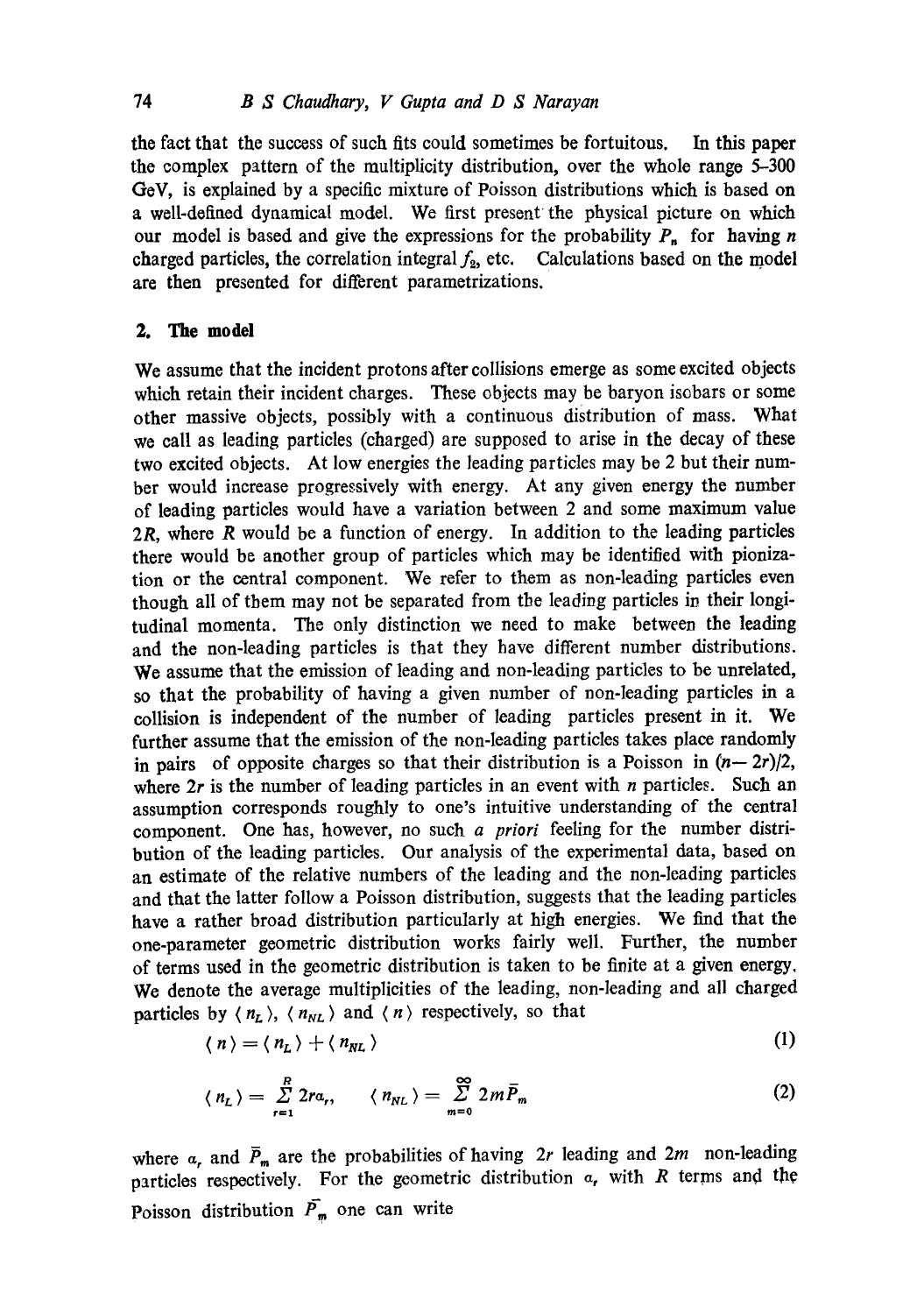*Multiplicity distribution in pp-collisions* 75

$$
a_r = \frac{(1-q)}{1-q^R} q^{r-1}, \qquad q \geqslant 0 \tag{3}
$$

$$
\overline{P}_{\bullet} = e^{-\Delta} \frac{\Delta^{\bullet}}{m!} \tag{4}
$$

Using (3) and (4) one gets

$$
\langle n_L \rangle = \frac{2}{1-q} - \frac{2Rq^R}{1-q^R}, \quad (n_{NL}) = 2\triangle \tag{5}
$$

By the assumption that the leading and non-leading particles are emitted independently, the probability of having a total of  $2m$  particles ( $m = 1, 2, 3, ...$ ) in an event is

$$
P_{2m} = \sum_{r=1}^{m} \alpha_r \overline{P}_{m-r} \quad \text{if} \quad m \leq R
$$
  
= 
$$
\sum_{r=1}^{R} \alpha_r \overline{P}_{m-r} \quad \text{if} \quad m > R.
$$
 (6)

The correlation integral, defined earlier, can be shown to be given by

$$
f_2 = \langle n_{NL} \rangle + 4 \sum_{r=1}^{R} r^2 a_r - \langle n_L \rangle - \langle n_L \rangle^2
$$
 (7)

The distribution given by  $(6)$  is a weighted sum of R Poisson distributions with the same average but the maximum of each being displaced progressively to the right by one unit in m, such that  $P_2$  consists of only one term,  $P_4$  a sum of two terms and so on while  $P_{2m}$ , for all  $m \ge R$  consists of a sum of R terms.

#### **3. Results and parametrization**

We first treat  $\langle n_L \rangle$ ,  $\langle n_{NL} \rangle$  and R as free parameters to be fixed at each energy, to obtain the best  $x^2$ -fit of the calculated values of  $P_{2m}$  to the experimental data. The results of the calculation are presented in table 1 along with the calculated values of  $f_2$ . The overall  $x^2$  is 86 for 73 data points while for energies above 50 GeV/c,  $x<sup>2</sup>$  is 43 for 50 data points. The agreement with experiment shows that on the basis of our model one can understand the behaviour of the multiplicity distribution over the entire energy range from  $5.5$  to  $303 \text{ GeV}/c$ .

As the prong multiplicity distribution suggested in this paper is based on a dynamical model, the changes in the multiplicity distribution can be related to changes in the dynamical pattern of particle production. For energies below 30 GoV, the number of non-leading particles is small and the leading particles are either 2 or 4 only. It can be seen from (7) that, for  $R = 2$  and small  $\langle n_{NL} \rangle < \langle n_L \rangle$ ,  $f_2$  would be negative. The resulting distribution is actually narrower than a single Poisson distribution in  $(n - 2)/2$  with an average equal to  $(\langle n \rangle - 2)/2$ . As the number of non-leading particles as well as the value of  $R$  increases with energy, the distribution becomes progressively broader than a single Poisson distribution. The manner in which the individual Poisson distributions in (6) add up to give the *observed* distribution is shown in figures 1 and 2 for 19 *GeVlc* and 205 *GeVIc*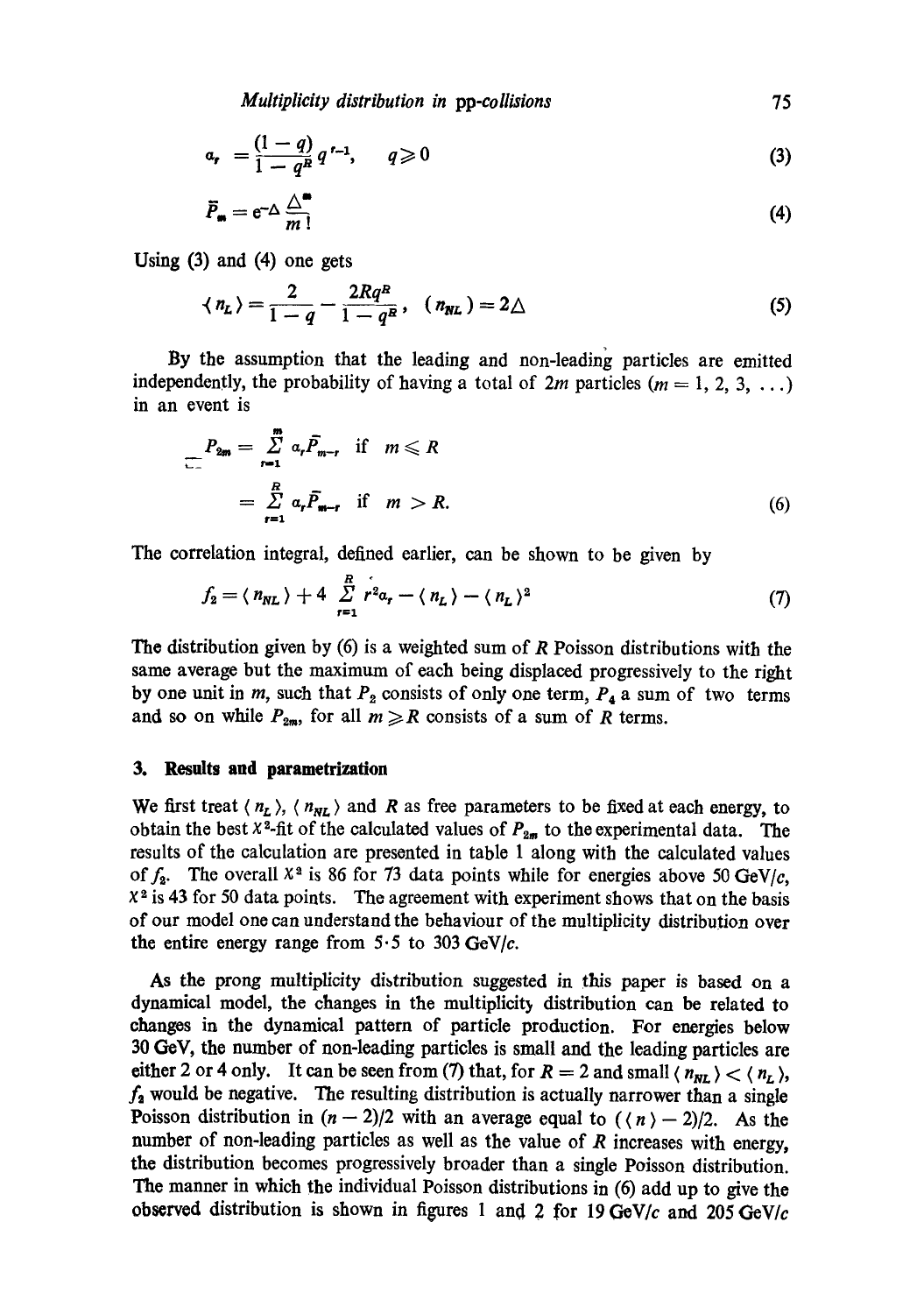| $P_{14}$<br>(GeV/c) | R              | $\langle n_{\rm L}\rangle$ | $\langle n_{NL} \rangle$ | $\langle n \rangle$ | $\langle n \rangle$<br>Expt. | $f_{2}$  | $f_{2}$<br>Expt.      | x <sup>7</sup> /data<br>points |
|---------------------|----------------|----------------------------|--------------------------|---------------------|------------------------------|----------|-----------------------|--------------------------------|
| 5.5                 | $\overline{2}$ | 2.61                       | .096                     | 2.70                | 2.70                         | $-1.67$  | $-1.673$<br>$\pm$ 009 | •05/3                          |
| 12.8                | $\mathbf{2}$   | 2.89                       | .602                     | 3.50                | 3.53<br>$\pm 0.05$           | $-1.27$  | $-1.262$<br>$\pm$ 05  | $14 \cdot 0/6$                 |
| 19.0                | $\overline{2}$ | 2.98                       | 1.02                     | 4.00                | 4.02<br>$\pm 0.03$           | $-0.93$  | $-0.954$<br>$\pm$ 05  | $10 \cdot 7/7$                 |
| $28 - 4$            | $\overline{2}$ | 3.05                       | $1 - 51$                 | 4.56                | 4.56<br>$\pm 0.04$           | $-0.54$  | $-0.22$<br>$\pm$ 09   | $19 \cdot 0/7$                 |
| 50                  | $\mathbf{3}$   | 3.24                       | 2.12                     | 5.36                | 5.32<br>$\pm$ $\cdot$ 13     | 1.11     | 1.37<br>$\pm$ 0.31    | $4 \cdot 7/8$                  |
| 69                  | 4              | 3.37                       | 2.53                     | 5.91                | 5.81<br>$\pm$ .15            | 2.33     | 2.42<br>$\pm$ 0.20    | 5.6/9                          |
| 102                 | 5              | 3.87                       | 2.64                     | 6.32                | 6.36<br>$\pm$ .12            | $3 - 88$ | 3.9<br>± 0.4          | 4.6/9                          |
| 205                 | 6              | 4.87                       | 2.87                     | 7.75                | 7.65<br>$\pm$ .17            | 6.78     | 7.44<br>$\pm 0.72$    | $9 - 2/11$                     |
| 303                 | 7              | 5.19                       | 3.65                     | 8.85                | 8.86<br>$\pm$ .25            | 9.74     | 10.31<br>$\pm$ 0.91   | $18 \cdot 5/13$                |

Table 1. Fits for individual energies. The data have been taken from Alexander *etal* (1967), Smith *etal* (1969, 1971), and Boggild *etal* (1971). Ammosov *etal* (1972), Chapman *et al*  (1972), Charlton *etal* (1972) and Dao *etal* (1972).

respectively. It may be noted in this context, that when a single Poisson distribution is written as weighted sum of two or more Poisson distributions (undisplaced) the latter would always have a broader dispersion than the former.

If we could parametrize  $\langle n_L \rangle$ ,  $\langle n_{NL} \rangle$  and R as functions of energy then (3), (4), (5) and (6) can be used to predict the multiplicity distribution at any given energy, Further, such a parametrization, confined to energies above 50 GeV/c, may hopefully give some indication of the asymptotic behaviour of the average multiplicity which is a problem of great interest. To make the parametrization more meaningful it is desirable to limit the wide choice of possible functions by invoking other constraints. In this context, we note that at high energies the leading particles are expected to correspond to the fragments of the target and the projectile and as such would be expected to obey the scaling hypothesis of Feynman and Yang. This suggests that  $\langle n_{\mathcal{L}} \rangle$  should have a logarithmic dependence on s, the square of the CM energy. However, experimentally the validity of scaling in the central region is still an open question. As a result we have tried both a logarithmic as well as a power dependence for the non-leading particles. The particulars of the two parametrizations for energies above 50 *GeV/c* are the following:

$$
(i) \qquad \langle n_L \rangle = a + b \log s \tag{8a}
$$

$$
\langle n_{NL} \rangle = a' + b' \log s \tag{8b}
$$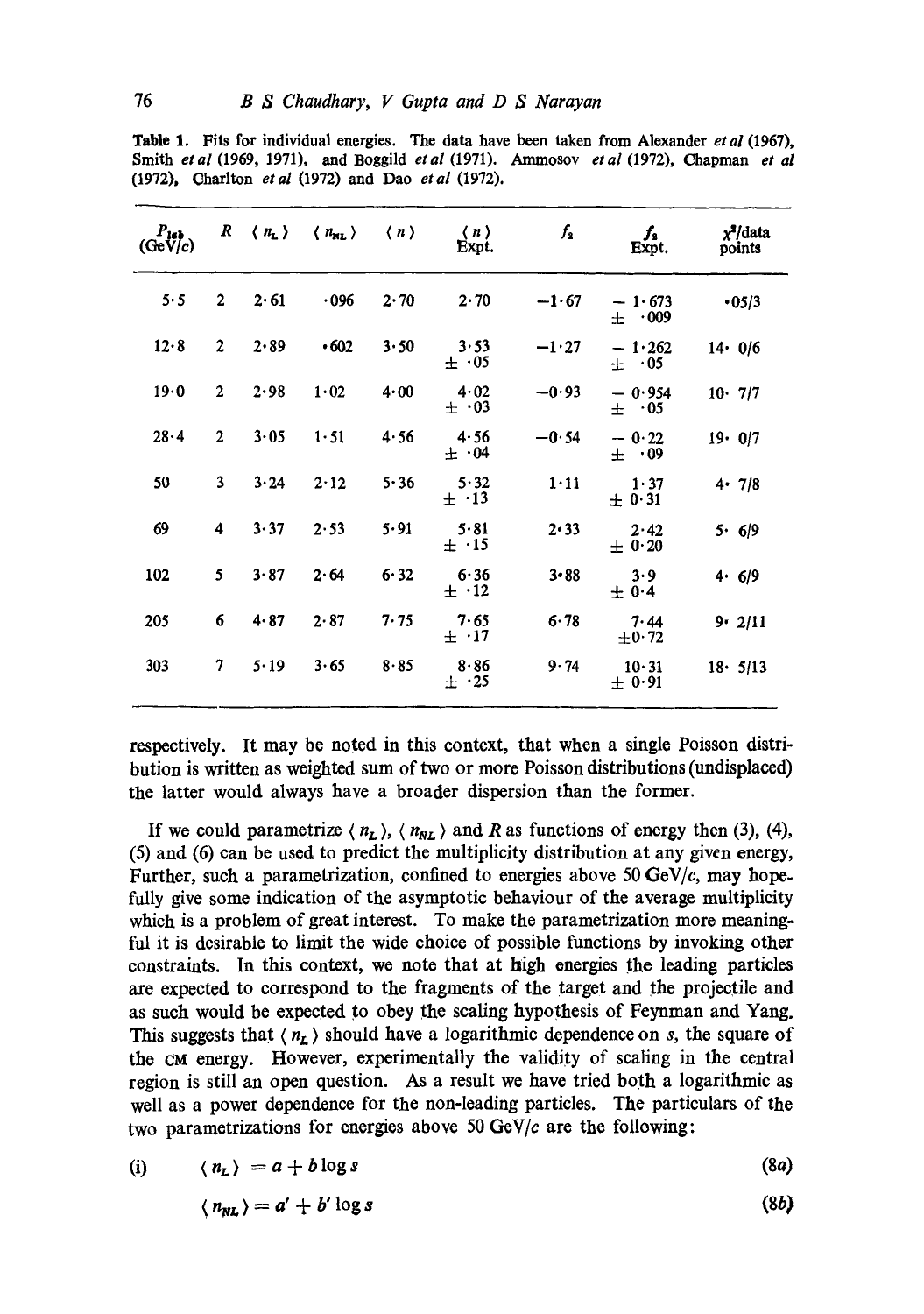

Figure 1. Multiplicity distribution at 19 GeV/c. The solid curve is the calculated multiplicity distribution. It is the sum of the dotted curves which are Poisson distributions  $\bar{P}_{\text{m}}=e-\Delta(\Delta^m/m!)$  where  $m=(n-2)/2$  and  $2\Delta = \langle n_{NL} \rangle$ ; further they are weighted as in eq. (6) and have their maxima displaced successively by two units along the abscissa.

Figure 2. Multiplicity distribution at 205 GeV/ $c$ . The solid curve and the dashed curves have the same significance as in figure 1.

where  $s$  is in  $(GeV)<sup>2</sup>$ . The values of the parameters which give the best fit to the values of multiplicity distribution  $\langle n_L \rangle$  and  $\langle n_{NL} \rangle$  in table 1 are  $a = -1.2$ ,  $b = 0.97$ ,  $a' = -1.87$  and  $b' = 0.863$ . For the values of  $P_n$  calculated according to (8 a) and (8 b) and the values of R given in table 1, we get  $\chi^2 = 51$  for 50 data points

(ii) 
$$
\langle n_{\mathbf{L}} \rangle = a + b \log s
$$
 (9 a)

$$
\langle n_{\text{NL}} \rangle = a' + b's^* \tag{9 b}
$$

The values for the best fit are  $a = -2.58$ ,  $b = 1.24$ ,  $a' = 0.368$ ,  $b' = 0.598$ and  $\alpha = 0.25$ . The value of  $X^2$  is now 46.5 for 50 data points. An approximate parametrization of  $R$ , which reproduces the values in table 1, is given by

 $R =$  nearest integer of  $[1 + 0.47 (s/4M^2)^{\frac{1}{2}}]$  (10)

where M is the proton mass. The predicted values of  $P_n$  at 400 GeV/c according **to (9) and (10) are given in table 2.**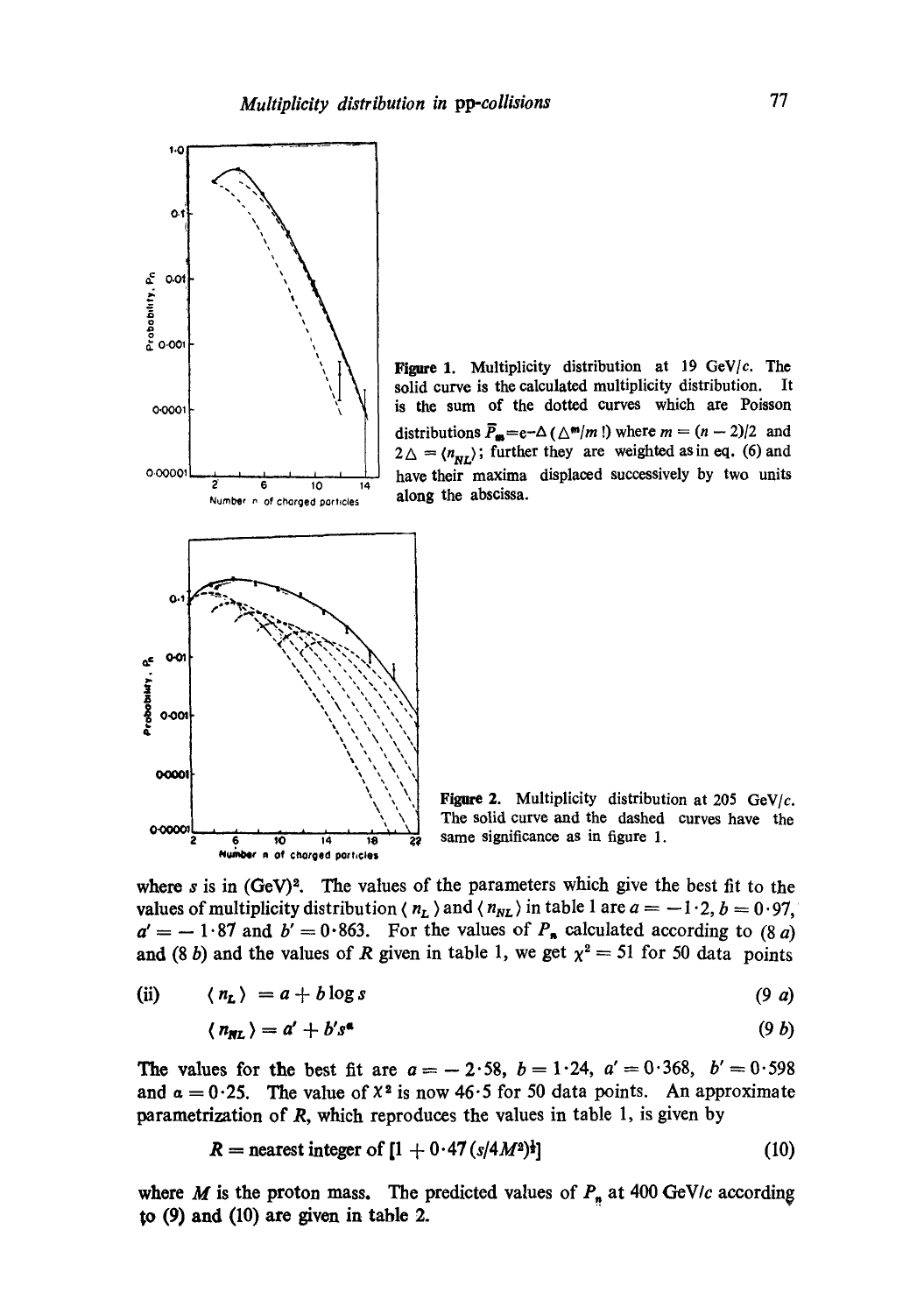|                                                         |  | $R = 8$ , $\langle n_{\rm L} \rangle = 5.6$ , $\langle n_{\rm NL} \rangle = 3.6$ , $\langle n \rangle = 9.2$ , $f_2 = 12.2$ |  |
|---------------------------------------------------------|--|-----------------------------------------------------------------------------------------------------------------------------|--|
| n  2 4 6 8 10 12 14                                     |  |                                                                                                                             |  |
| $P_{\rm m}$ . 0.055 0.136 0.180 0.176 0.145 0.108 0.078 |  |                                                                                                                             |  |
| n  16 18 20 22 24 26 28                                 |  |                                                                                                                             |  |
| $P_n$ . 0.055 0.035 0.019 0.009 0.003 0.001 0.0003      |  |                                                                                                                             |  |

Table 2. Predicted results for 400 *GeV/c* 

The parametrizations (8) and (9) give different predictions for the asymptotic behaviour of  $(n)$ . As far as the value of chi-square for the fit to  $P_n$  is concerned both the parametrizations are equally acceptable. However, the total charged multiplicity (*n*) and  $f_2$  given by (9) are a little larger than those given by (8) at energies beyond 303 GeV/c though the value given by  $(9)$  is in better agreement with the value of  $\langle n \rangle$  at 1500 GeV/c. The present errors on the available values at  $1500 \text{ GeV}/c$  from ISR and at  $10^4 \text{ GeV}/c$  do not enable one to choose between them. We are thus unable to make a definite prediction for the asymptotic behaviour of  $\langle n \rangle$ .

We would like to comment on the suggested sealing behaviour of the multiplicity distribution (Koba *et al.* 1972) as a function of  $n/(n)$ . This scaling behaviour is



Figure 3. Calculated distribution for  $\langle n \rangle$   $P_n$  plotted as a function of  $n/(n)$  according to parametrization (9). The calculated distribution according to paxametrization (8) also exhibits similar scaling behaviour,